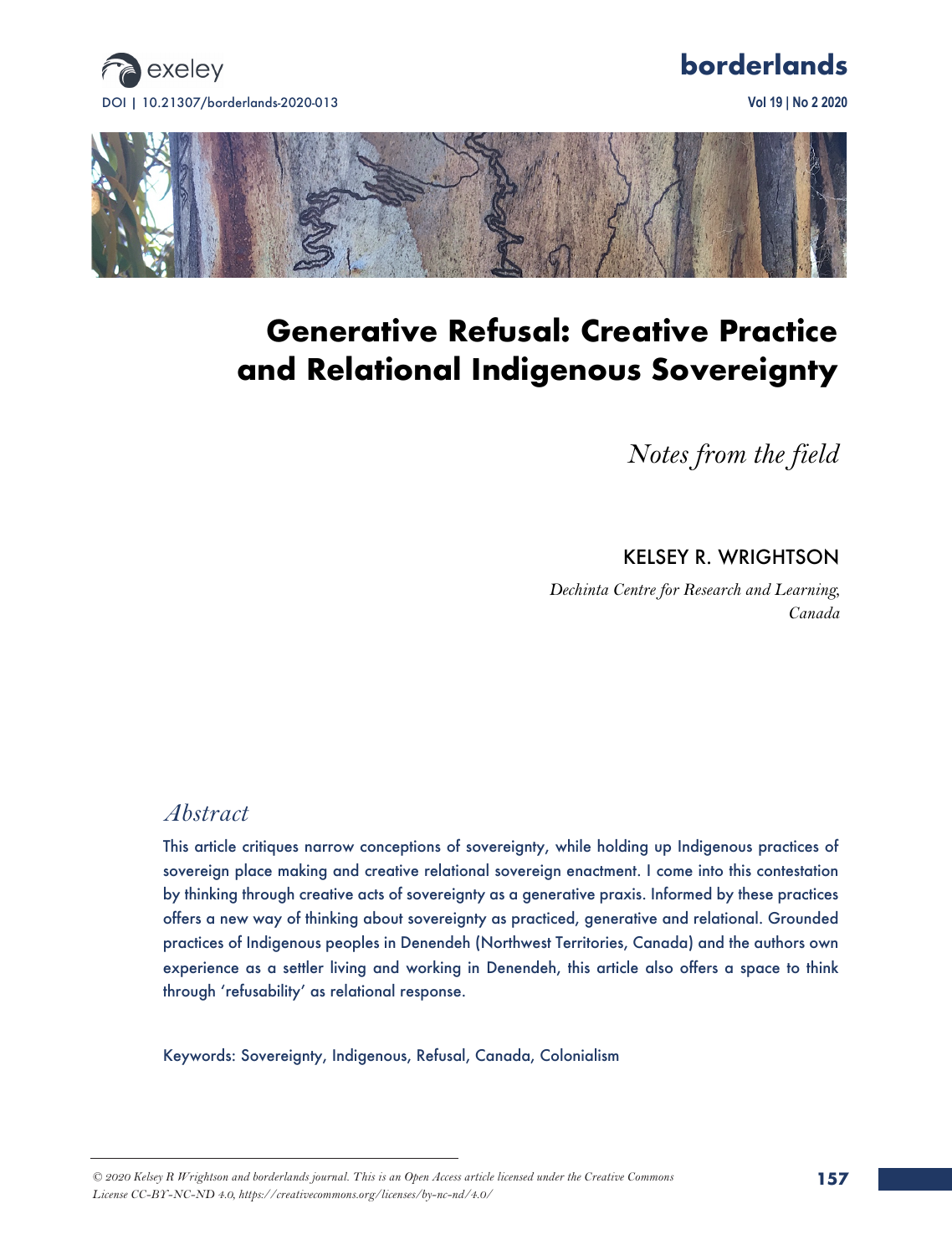At the Dene National Assembly in 2018, incumbent National Chief Norman Yakeleya used his first speech as the newly elected Grand Chief to speak about the vest that he chose to wear. He said the hide vest, beaded in a Dene floral design, was a heavy weight, a constant reminder of the love and support of the women who made it for him, and also the responsibilities he carried into his new role because of those relations. Acknowledging the labor and care of the makers, Chief Yakeleya invoked both the commitments to his family and community, and the deep relationships that connected him through his clothing, to land. Woven throughout the assembly, Indigenous cultural production flourished through story and song, sewn into clothing, and beaded across moccasins. The intimate arts worn by Dene people invoked of deep relationships to land and community as a reminder of all the relations present and involved in the political proceedings. At gatherings of the Dene Nation, politics is embodied, heard in the simultaneous translation of the languages of Denendeh as a low murmur from the back of the room, in the scent of hides, in the pounding of the drum, the tangible, felt experience of political relations.

These stitches bind together hides, beads and ribbon, and create new relationships, both across time and geographies. For people who know how to read the techniques, the beads and stitches, the patterns speak about the maker—the land they are from and how the cut of the clothing helps them flourish, who they learned from, and who those teachers learned from. However, these forms are more than representation of nationhood, they enact a particular kind of relationship to the maker, the harvester, the wearer and the land. This is distinctly non-representative, but laboured and embodied practice.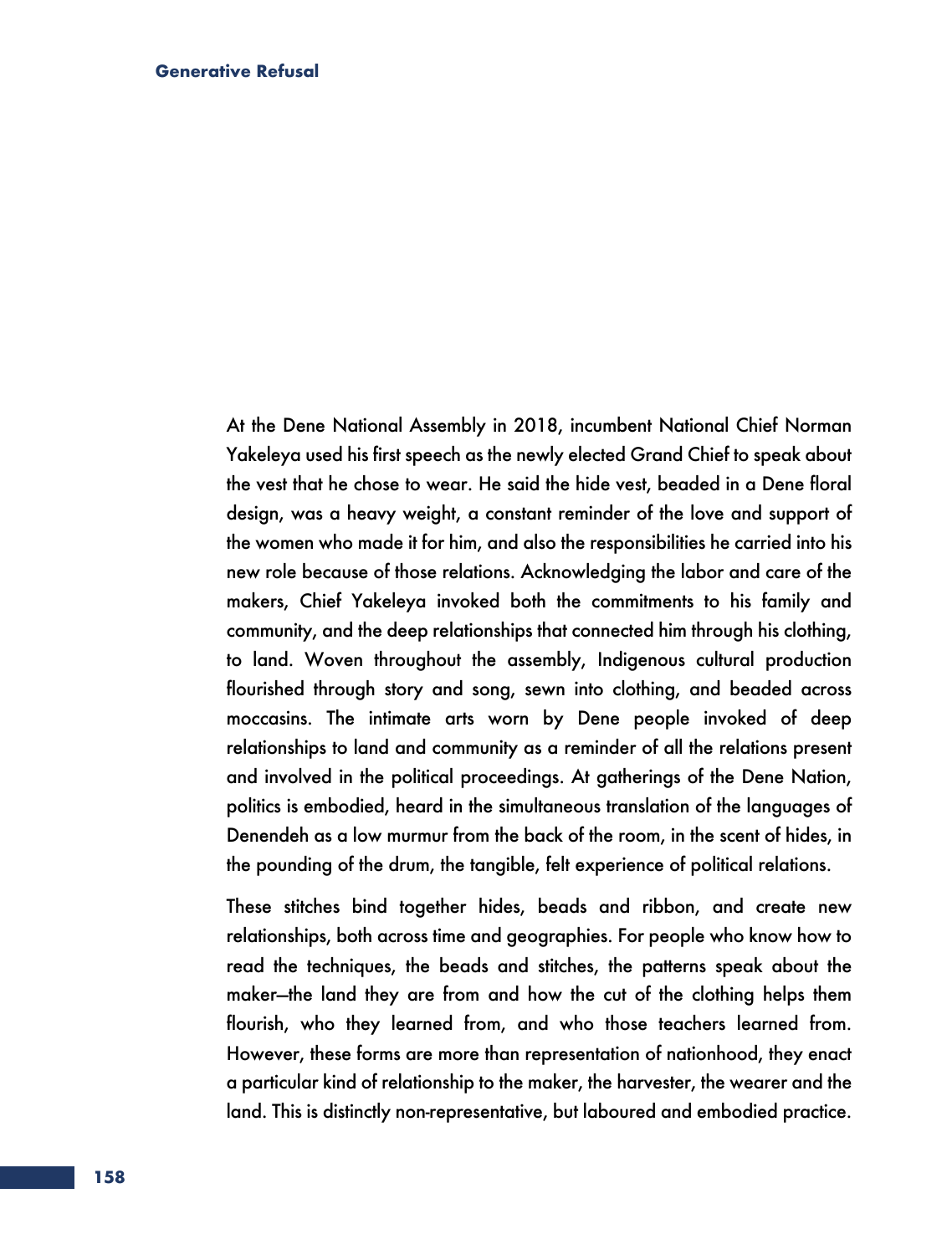The choice of Grand Chief Yakaleya to evoke these forms of relations and governance into the explicitly political arena of Dene National assembly invests politics with the makers, the ones who beaded the vest, the hide tanners who scraped it, the hunters who harvested with intention. These are sovereign acts in and of themselves. In resisting a reading of Indigenous, and specifically Dene, creative forms as solely representative and the process and the relationships that flow from them these creative acts, evoke a kind of practiced sovereignty.

The following article contains my reflections on these practices of Dene sovereignty, as white settler in Denendeh. Moving between theory and practice, I explore creative practices of Indigenous sovereignty through the critical concepts of relationality and refusal. Through this, I offer the practice of refusability as a means of thinking with and enacting a relational practice of Indigenous sovereignty in the ongoing context of settler colonialism.

### *Colonialism is not over*

Colonialism in what is now known as North America takes the form of *ongoing*  dispossession, physical, psychological and material violence. Taking different contemporary juridical and normative forms given the varying histories and contemporary political, cultural and legislative contexts, settler colonialism is an ongoing structure and process of dispossession (Wolfe, 1999). Settler colonial state sovereignty is then predicated on the ongoing material and psycho-effective dispossession of Indigenous peoples from their land and cultures using an array of tactics.

One of these tactics has been a specific effort to undermine, deny and otherwise overwrite Indigenous peoples' practices and assertions of sovereignty, including through legislative and juridical violence (Coulthard, 2013; A Simpson, 2015, 2016, 2017; Woolford 2005). Dene political theorist Glen Coulthard argues the shift from the mid 1990s from outright violence towards more conciliatory forms of dispossession (2014). In his critique of the 'colonial politics of recognition' Coulthard argues that this form of settler colonialism is still oriented around 'the exclusion/elimination double' but through new conciliatory means. Gina Starblanket and Heidi Stark (2018)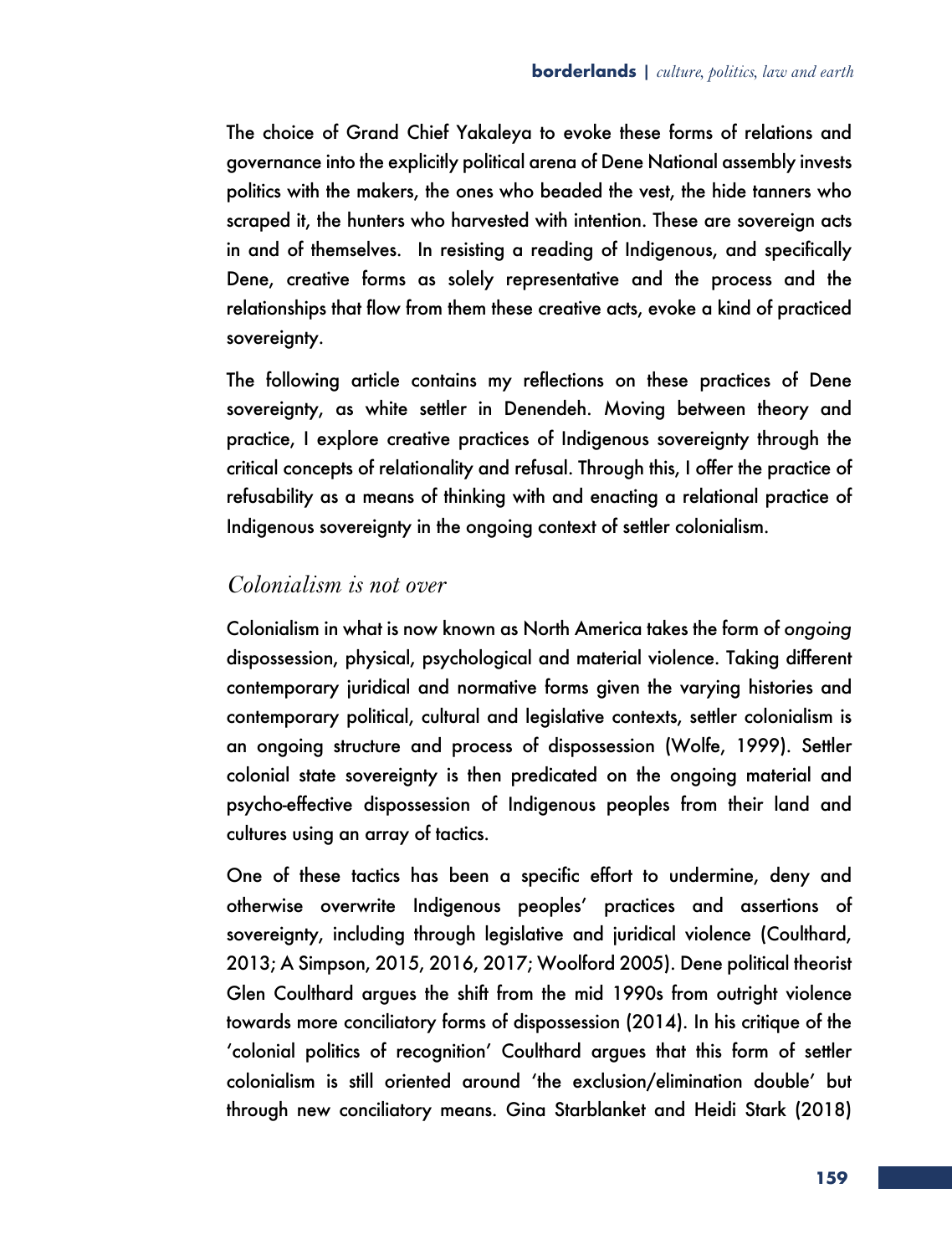argue that 'attention to the power and logic at work in state narratives enables us to better identify the *productive* (read: generative) quality of settler colonialism … This productive nature of settler colonialism is rooted in relationality'. Indeed, settler colonialism doesn't just try to eliminate but, in its place, seeks to produce something new, often through relationship with Indigenous Nations (Starblanket and Stark, 2018).

Against these structures and practices of colonialism, Leanne Betasamosake Simpson describes Indigenous sovereignty in the following manner:

Indigenous thought, which is as diverse as the land itself, roots sovereignty in good relationships, responsibilities and deep respect for individual and collective self-determination, and honoring diversity ... Borders for indigenous nations are not rigid lines on a map but areas of increased diplomacy, ceremony and sharing … Our idea of sovereignty accommodates separate jurisdictions and separate sovereignties over a shared territory as long as everyone is operating in a respectful and responsible manner (Simpson, 2015, p. 19).

Writing as a white non-Indigenous or settler<sup>1</sup> person living and working in Denendeh, settler colonialism, resistance, and resurgence exist simultaneously across scales of time and geography and challenge any division between the micro and macro forms. Settler colonialism is both structural and relational, expansive and intimate. It is the gross discrepancy in average earnings or education achievements between Indigenous and non-Indigenous residents of the North West Territories, and in the last Canadian residential school closing in 1996. But it also exists in the everyday acts of sovereignty, the ones that I am learning to see. It exists in that young one teaching me how to pluck a duck and the ones who choose not to work in mines. I feel it when someone introduces me to their territory with the drymeat their family made. I see it in drum dances, and stories, and I hear it in the sound of people making jokes in Wiíliídeh. Sovereignty is enacted as people travel across their territories and when they remember the old trails and traplines. While land claims negotiations might try to map the borders, set claims, and determine citizenship, I understand sovereignty to move with caribou, shift around arsenic contamination, and weave through family trees.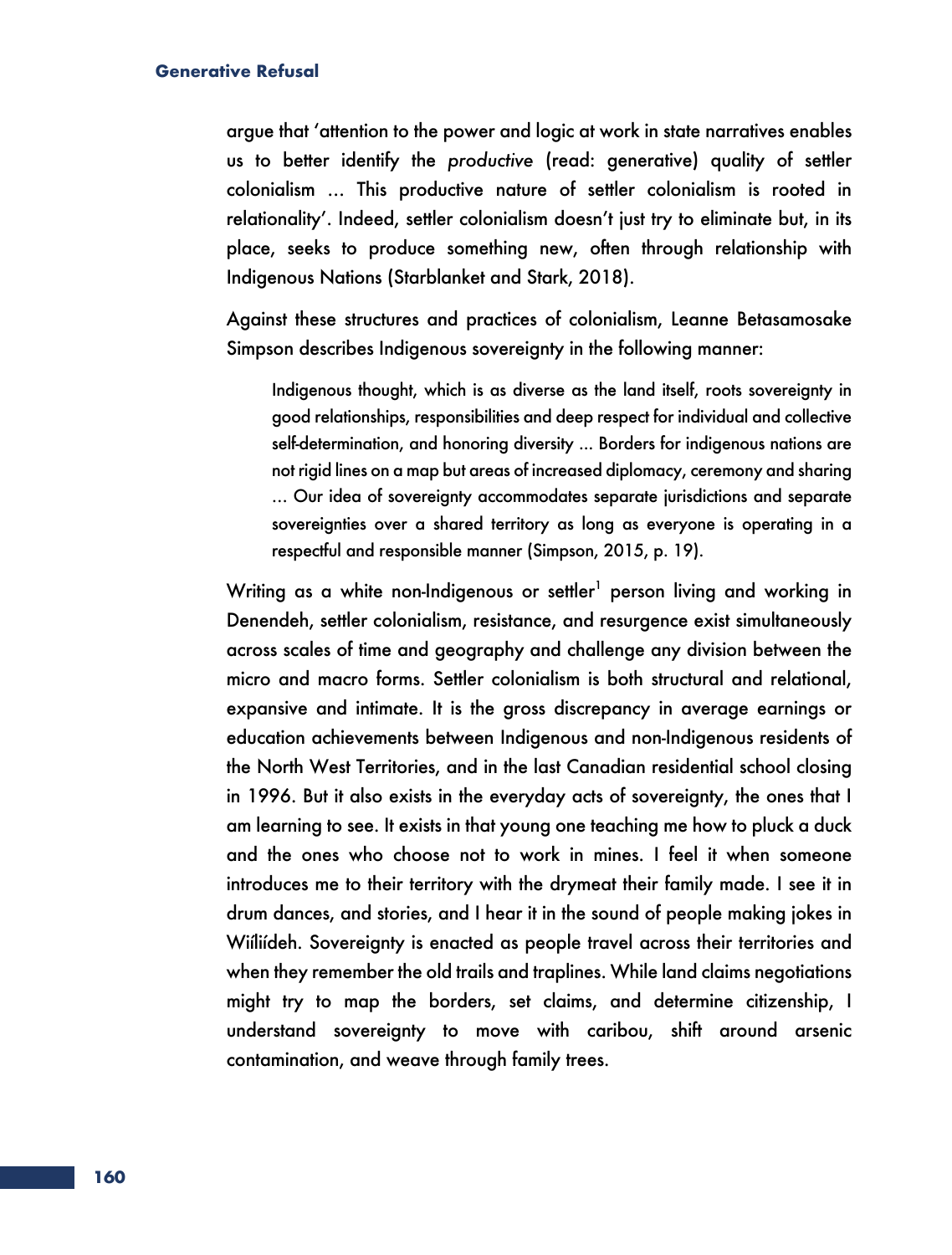Indigenous creative thought and practice is making important interventions into the location and understanding of Indigenous sovereignties that centre on the diverse practices, actors and locations. Indigenous artists and theorists have been arguing for, and enacting, an expansive understanding of Indigenous sovereignty, including but not limited to visual sovereignty (Raheja, 2015), dancing sovereignty (Dangeli, 2015), narrative sovereignty (Wente, 2019), doing sovereignty (Robinson, 2020). According to Michelle Raheja, sovereignty 'is a process that is kinetic rather than a rigid set of principles that transcends space and time unchanged. Perhaps it can best be imagined as a "being" and a "doing"' (Raheja, 2015, p. 28). While taking up the language of sovereignty, these practices are not co-determined, or conflated with state sovereignty, and require attentiveness to the multiplicity of locations and manifestations of Indigenous sovereign practices. As Starblanket and Stark (2018) argue, 'the broader understanding of relationality can help unsettle dominant understandings of who we see as political actors … governance is the business of all living beings, not just that of elected leadership' (Starblanket and Stark, 2018, p. 25).

As Grand Chief Yakelaya identified, the source of the political power in his vest came through the relationships that went into the object, not in the materiality itself. This is vital distinction, and one informed by a larger conceptual shift that Coulthard (2014) identifies as a reorientation of struggle *for* land in distinction from struggles that are *informed by* land (Coulthard, 2014, p. 78). Starting from land as central to relationships creates a network of reciprocal obligations, or 'grounded normativity'. Thus, 'it is a profound misunderstanding to think of land or place as simply some material object of profound importance to Indigenous cultures (although it is this too); instead it ought to be understood as a field of 'relationships of things to each other"' (Coulthard, 2007, p. 79). Situated as a practice of 'grounded normativity' rather than social relations of exploitation, creative practices are then extensions of non-exploitative relationships informed by land, rather than over land as a commodity. By extension, the materiality of what is produced is not consumable or reduced to the materiality of the work, but the embodiment of the relations and commitments that went into it. Only through healthy relations with the land, water, animals and the makers is such work possible. Rather than reading the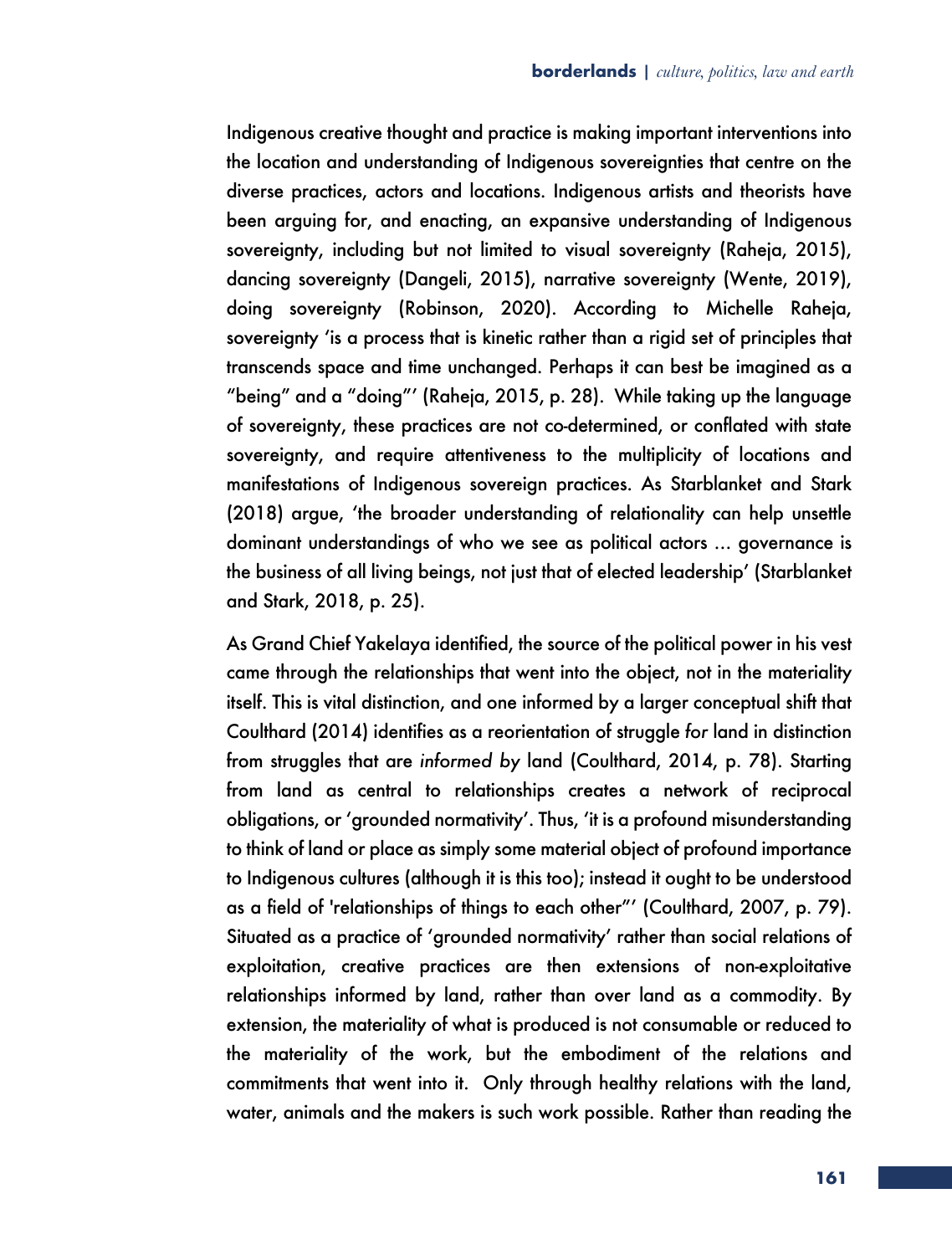vest as object, the vest becomes a physical manifestation of the relationships as practiced and lived. Reading creative practices as enactments of sovereignty does not position the work as exemplary of the theoretical interventions, but as critical interventions, modalities of sovereign practice, in and of themselves.

When Stark and Starblanket (2018) assert that governance is the business of all living beings, they call for an analytical and methodological innovation. Whether performance art, a work displayed in a national gallery, or a vest worn to a national assembly, Indigenous creative acts of sovereignty can be read as relationships created and enacted. Each piece can be read—the origins of materials indicating transit or trade, the style, placement and precision of stitch, the number of needles, the type of floral mark the maker. But there are also things that cannot be read, that can really only be understood in the making. The materials to smoke a hide take work to gather, take a community to make. You have to know the time of year that the hides will be right, when the holes made by the warbols have healed, when the hide is still thin. Good beadwork starts with the land, starts with good hide and good smoke and the right season to do the work. Indigenous creative practices of sovereignty do not create an object, though that may be the result. Instead, the embodied practices of making grounds creative practice in the larger set of ethical obligations to human and non-human beings, and the land. The object created is not the end of the generative process, but a result of the practice of otherwise. The process of labouring to create something, whether a work of art or a political community, demands a set of non-exploitative relationships that are grounded in an alternative normative, and embodied, connection to the land. Sovereignty is because it is being enacted, emplaced.

## *Making and the Creation of Political Community*

In the spring of 2018, I was given a pair of bear hide mitts. Although actually what I was given were pieces of bear hide mitts and the instruction that I was to sew them myself. Pualiya is a man of few words. Some people call him Paul, but that is his not his name. I had first met him the winter before at a meeting where I had shown up with a new parka and woefully inadequate gloves. As a visitor, I was determined to be tough. When he gave me these mitts in spring, he said 'I remember you—your hands were cold'.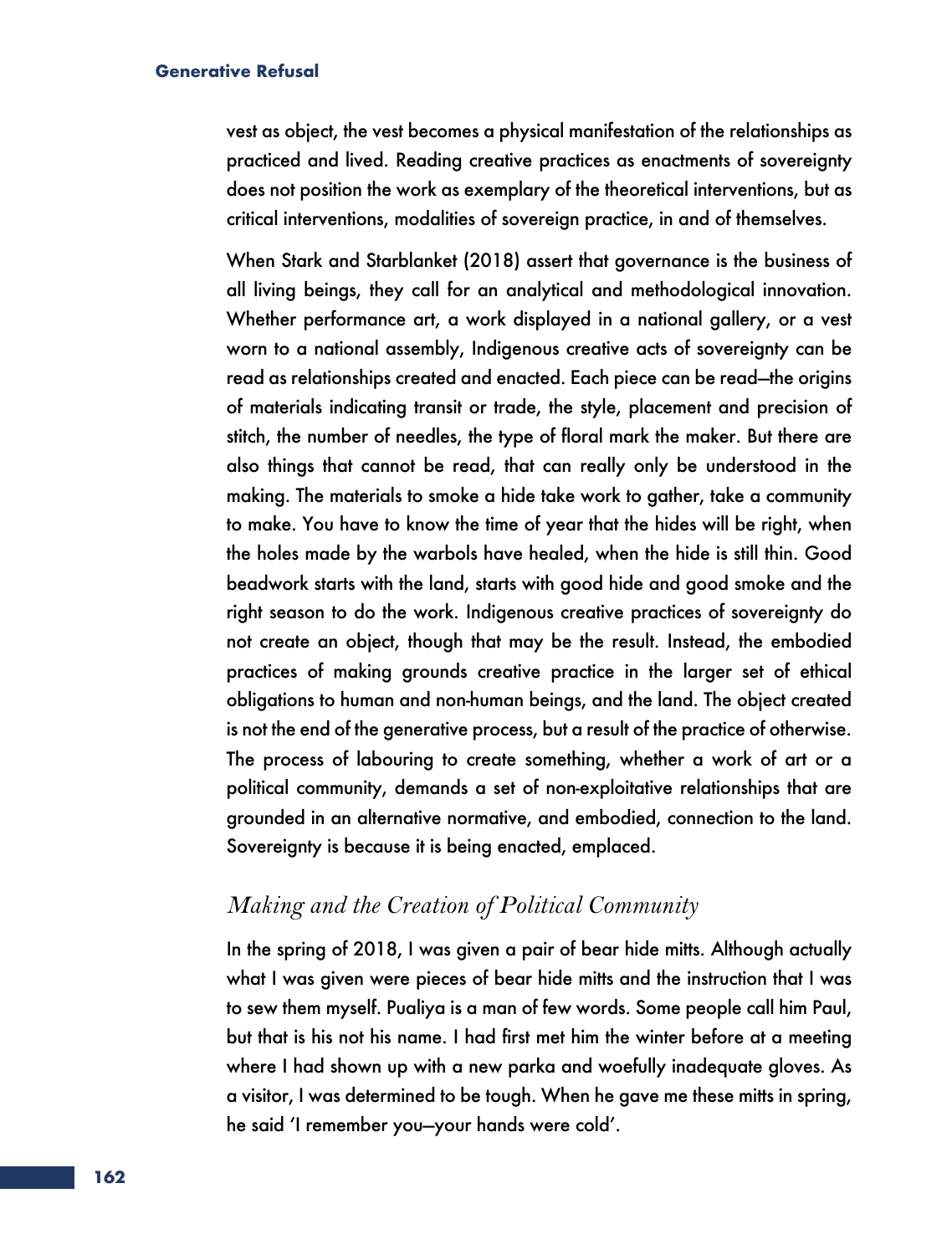If a pair of mittens is a gift, parts of mittens and instruction to make my own is a responsibility. It is exactly through the process of making them myself that the theories of the politics of making, of generative resurgence, have deepened and come to life for me. I understand the work that went into the hide—the processes of scraping, of fixing, of making sure it was done in good way. The instructions to make my own mitts meant asking for help. And while my friends joke that my blood is too thin to really sew, the important thing is I tried. And I learned.

There is a deep ethics of care when sharing what you have, but also a creation of political community when you see someone is cold and you decide that it is now your responsibility to help someone stay warm. It is that creation of political community, rooted in and informed by a radically different relationship to land, practiced through this process of making, generating and regenerating these new commitments that inform my work. The process of making connected me to Puliya, to Berna who made sure I didn't sew the lining in backwards, to Celine who loaned me her favourite glover needle, to the Denendeh—the land, the water and the animals which inform and make possible all of those other relationships.

These mittens connect me to a political community created in and through these relationships. The harvesting, the tanning, the knowledge to make and mend, they all come from the Indigenous peoples whose territories I am on. When I wear these mitts, I enact those relationships, and my responsibilities as a guest on their territory. This is not a form of sovereignty that pushes me out, nor is it a form of sovereignty that requires recognition. Sovereignty in this territory is lived in both who is welcomed, and how they are asked to be on these lands.

Sovereignty practiced in and through these relational forms is not one based on exclusions or demarcating difference. Instead, sovereignty is made manifest in the ways through which Indigenous nations, and individuals, practice selfdetermination and determining who and how we come into relation with each other. The gift of mitts, the obligations to treat that gift with respect, is a relational manifestation of that political community.

While Coulthard speaks of the generative nature of Indigenous peoples' resistance in relation to blockading, this analysis can be extended to other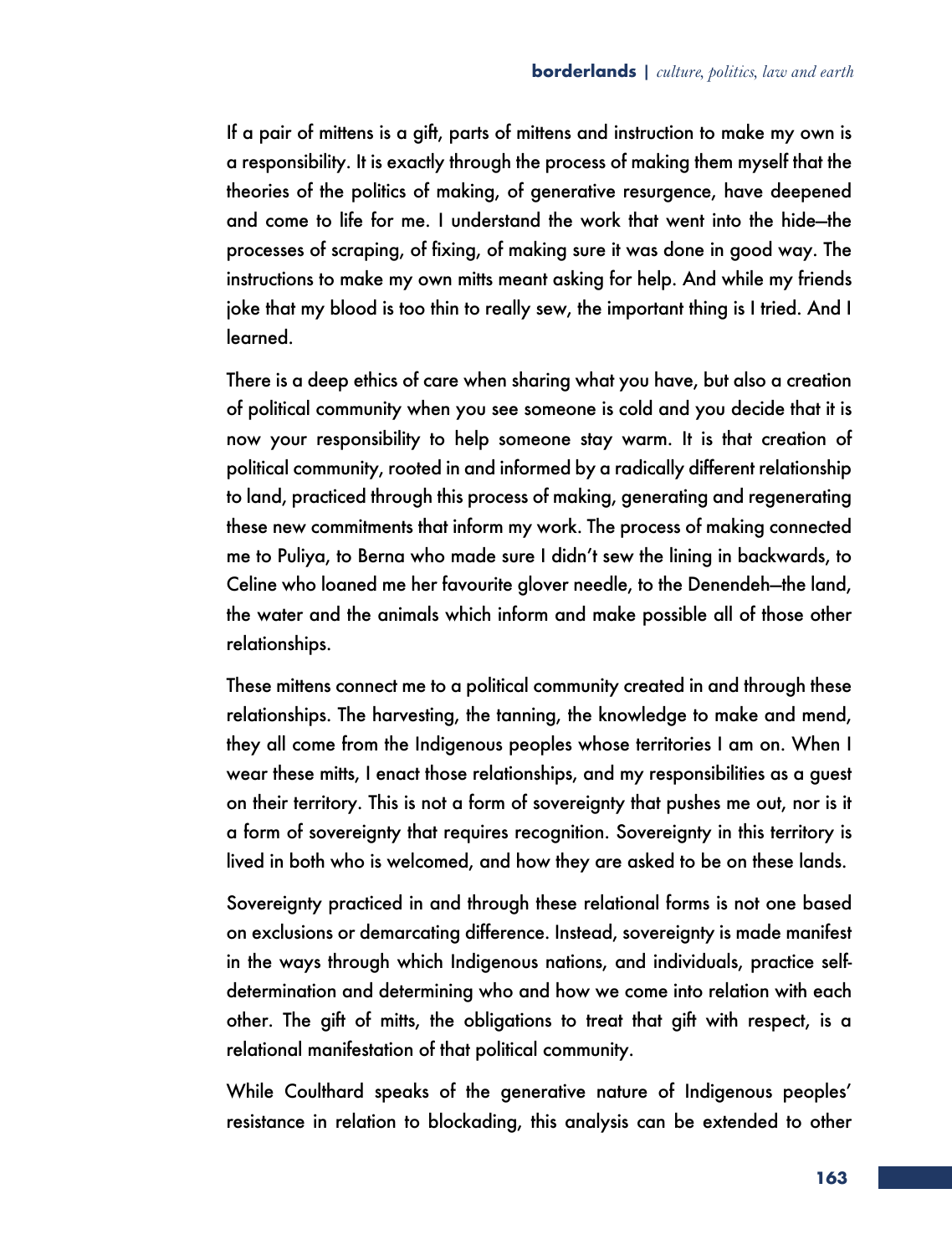creative acts of where the actions of saying no, of refusing, 'have also ingrained within them a resounding "yes": they are the affirmative enactment of another modality of being, a different way of relating to and with the world' (Coulthard, 2014, p. 169). Thus, relational analysis enables an understanding of objects, of material work, to extend governance, and the practice of sovereignty, beyond a temporally and spatially delimited form, and as an expansive and shared relationship.

### *Generative Refusals*

In *Dancing on our Turtle's Back*, Leanne Betasamosake Simpson (2011, p. 32) pushes back against understanding Indigenous resistance as 'antagonism' but instead the desire to move towards resurgent new forms. She says 'I have spent enough time taking down the master's house, and now I want most of my energy to go into visioning and building our new house'. From this moment of refusal, resistance then is both generative and imaginative, visioning and building rather than dismantling. In Stó:Lō, scholar Dylan Robinson's analysis of Indigenous soundscapes, he argues that critical sovereign listening 'understands that in entering Indigenous sound territories as guests, we will be unable to hear Indigenous sovereignty, at the same time that Indigenous peoples affirm sovereignty of their lands through the felt history of song' (Robinson, 2020, p. 53). This is a vital decoupling of the *practice* of Indigenous sovereignty from the *perceptions* of those subject to Indigenous sovereignty as guests or settlers on sovereign territories. Robinson states that 'sovereign speech does not necessarily provoke specific forms of sovereign listening … by decoupling the deterministic relationship between sovereign object and reception, we can gain a more nuanced understanding of Indigenous and settler forms of *sensory experience'* (Robinson, 2020, p. 63). Decoupling acts from reception offers the space for understanding Indigenous sovereignty as deeply relational, but not *requiring* recognition. Audra Simpson argues, 'just because the settler state cannot hear or comprehend the articulations of Indigenous sovereignty, does not mean that they are not happening' (A Simpson, 2000, p. 114). Indigenous practices of sovereignty need not be recognized and affirmed by the settler state in its juridical or normative forms to nevertheless be a manifestation of Indigenous sovereignty.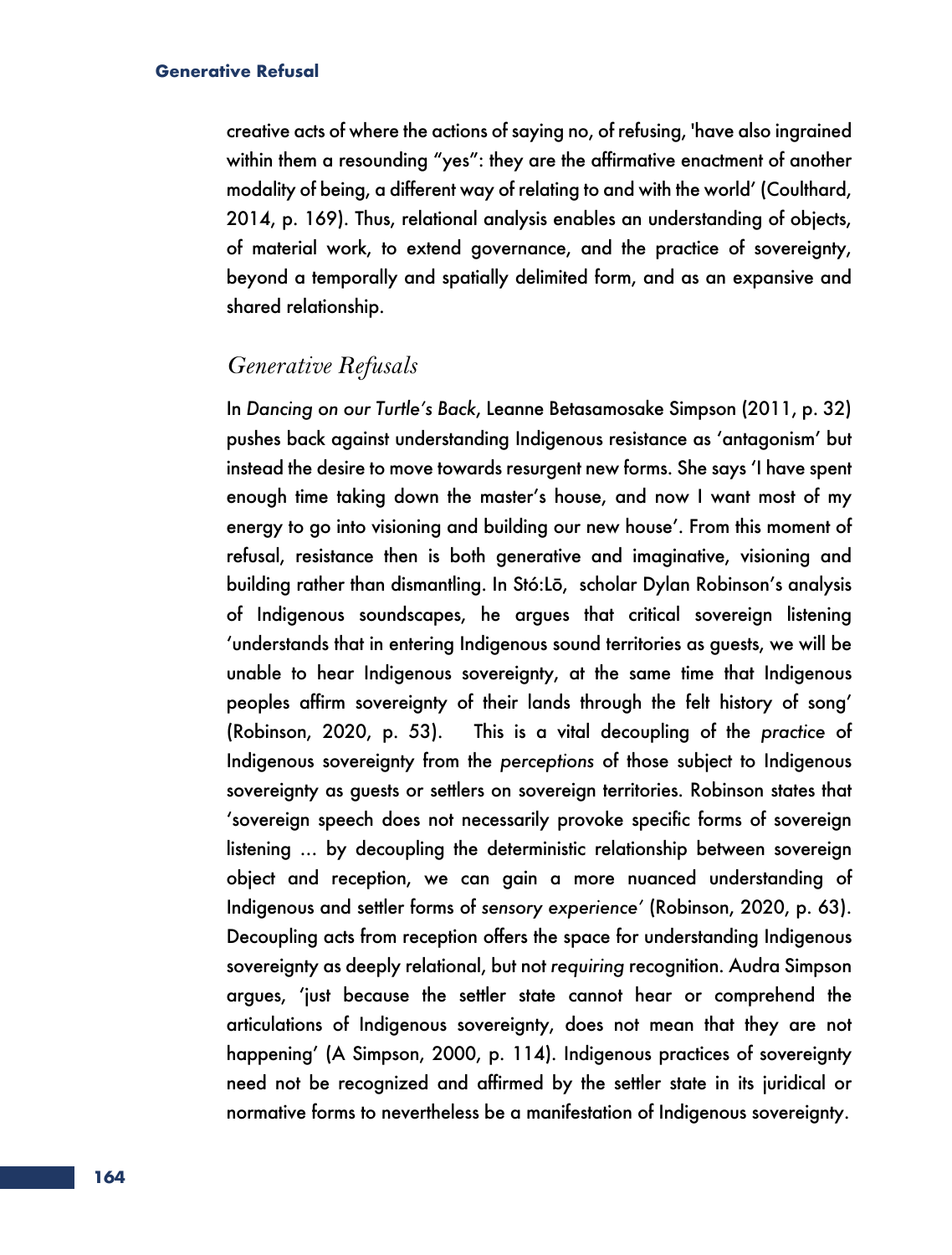Robinson describes the colonial practice of 'hungry listening', or listening for settler consumption. In resistance, sovereign practices of listening refuse that ear, sometimes through spatializing sovereignty to create 'irreconcilable spaces' that 'unwelcome non-Indigenous desire' (Robinson, 2020, p. 236). Audra Simpson describes 'refusal' as 'a political and ethical stance that stands in stark contrast to the desire to have one's distinctiveness as a culture, as a people, recognized. Refusal comes with the requirement of having one's political sovereignty acknowledged and upheld, and raises the question of legitimacy for those who are usually in the position of recognizing' (Simpson, 2014, p. 11). Simpson identifies here the dual nature of a politics of refusal, simultaneously enacting a new reality while offering a critique of the assumed sovereignty of the settler colonial state. In turning away, the practice of refusal is the 'imagination of the political under conditions of falsehood' (Simpson, 2017, p. 2), and simultaneously enacts a critique of the state, and generative of Indigenous sovereignty as otherwise.

Decoupling sovereign actions from the perception and reception of those actions as sovereign challenges the assumed settler authority to recognize what and whom can be sovereign, again opening the space to answer Starblanket and Stark's call for governance as the business of all living things. Through the acts of doing, the relations these actions generate with the land and with others, this work becomes sovereign enactment in itself, refusing the authority of the state to authorize in favour of generating or creating something else. Embedding refusal within a relational analytic through his analysis of sensory sovereignty, by decoupling sovereign actions from sovereign perceptions, Robinson makes a vital interjection into understanding Indigenous sovereignty as both contemporary practice, but also within a larger historic context. Despite the ongoing settler colonial violence and dispossession, Indigenous sovereign acts continue, no matter the perception or recognition. These relational forms invite, but do not require, recognition.

In these moments of refusal 'this is political life that, in its insistence on certain things—such as nationhood and sovereignty—fundamentally interrupts and casts into question the story that settler states tell about themselves' (A Simpson, 2014, p. 177). While secondary to the generative and creative relations that Indigenous sovereignty produce, this refusal, and the moments of distribution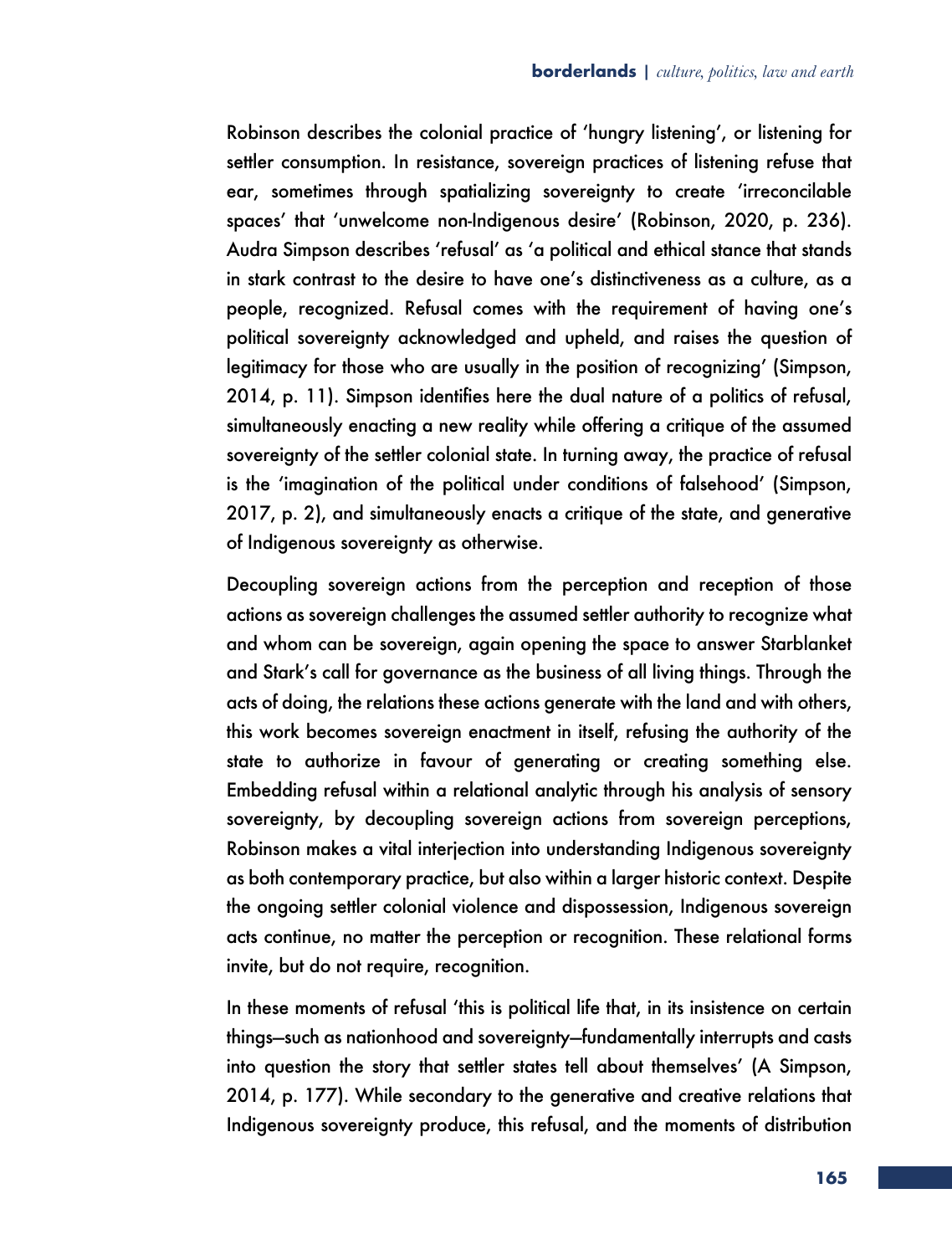concomitantly enact a critique. Detangling the generative relations of sovereignty from a disruptive critique of the settler colonial state allows both acts to exist simultaneously, without capitulating to the authority of colonial recognition. Rather than demanding engagement from Indigenous forms and relations of sovereignty, refusal, or this generative no, takes critique into a realm that is responsive to, but not dependant on, the engagement of Indigenous nations.

This critique offers an opportunity for settler colonial relations to take up the generative refusal as a call to action. Taking seriously the assertion of Starblanket and Stark that governance is the business of all living things, this calls for non-Indigenous subjects and subjectivities to constitute themselves as *refusable*. As a response to Audra Simpson's call for refusal as consents revenge, to be refusable is not just imagining the possibilities of a world created through that generative 'no' but inviting it. It starts from acknowledging 'the trickery of consent' (A Simpson, 2016, p. 3), and affirming that these ongoing structures, events and experiences of settler colonial violence were not consented to, are not consented to. Moreover, it affirms that recognition, and the assumption of the consent to be recognized, is not the starting point of ethical relations. To be refusable is to invite action. To be refusable does not require being refused, but it does mark a moment of constituting oneself as acknowledging and understanding the diverse sovereignties of Indigenous nations and that to be refused is always a possibility and sometimes a necessity.

# *Refusability and the shared business of governance*

There is a notable absence of self-situating in this piece. If you have read this far, you will know that I call myself a settler, white, non-Indigenous, and that I live and work in Denendeh. I have not told you how my family came to be in the places they are, or where and how I find myself here. While that kind of positionality can be important, it is largely absent in this piece—not because I seek to erase who I am or where I come from but because I am wary of the work 'non-performative speech acts' (Ahmed, 2004) do in order to elide rather than engage with the privileges that non-Indigenous and settler folks wield and hold. <sup>2</sup> However, I can try to position myself in relation to the territories and sovereign practices of the Indigenous nations in my life in a way that I hope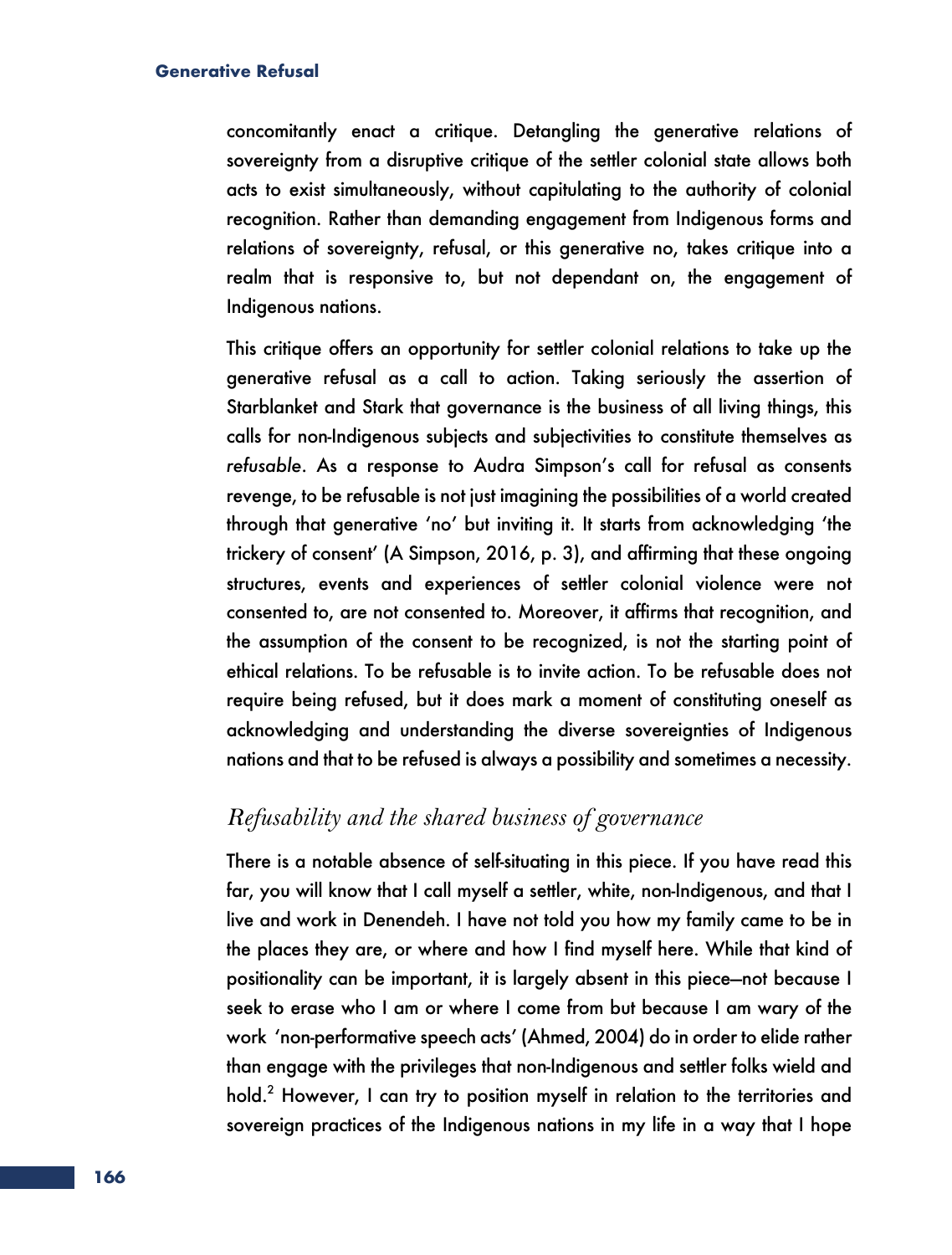articulates what it means to be refusable and in relation.

So I can tell you that I grew up in Amiskwacîwâskahikan, but I only learned how to say the name four years ago from an artist from that place. I can tell you I grew up on the banks of the river here, that my family worked in education, social work and I am the third after my mother and grandmother to attend university, the first in my family to leave the prairies. I can tell you that it was in the territory of the Lekwungan, Songhees, Esquimalt and WSÁNEĆ nations that I learned that the international is not out there, but here. It was in their shared territories that I saw sovereignty being enacted through visiting, through accepting guests, through sharing food and hospitality.

I can tell you about living and working in Musqueam territory, again watching the iterations and practices of shared and overlapping sovereignties of the Musqueam, Squamish, Stó:lō and Tsleil-Waututh Nations. There I learned where and how to see sovereignty, pushing through the violence of a colonial city—up through the sidewalk cracks and in the tidal zones, sovereignty as an expansive and embodied in the art of place making. In welcome posts, and asking permission from nations to dance, in gifting songs and stories of paddling across the channel to save the same ones who would seek to destroy you, your family and home.

I can tell you about Anishinaabe and Haudenosaunee territory—about the community that I found there in a tiny building amongst stone mansions and streets named after colonizers. I can tell you how community was made there when I learned to gift tobacco and asked an Elder to teach me to smudge.

The stories of what brought me here are important as well. They are my grandmothers and grandfathers, they are fleeing from persecution, they are a long history of solidarity and refusal in themselves, but they are also violence. They are my relations, and my ethics and my place. But many of these stories are still held—at least in part—by the state, by ongoing colonization, and right now I'm more interested in the new stories I choose to make. The stories that are created how I choose to live, to carry myself.

So I can tell you that my first lesson was, 'show up when invited', so you might find it difficult to track me down some days. My second lesson was listen.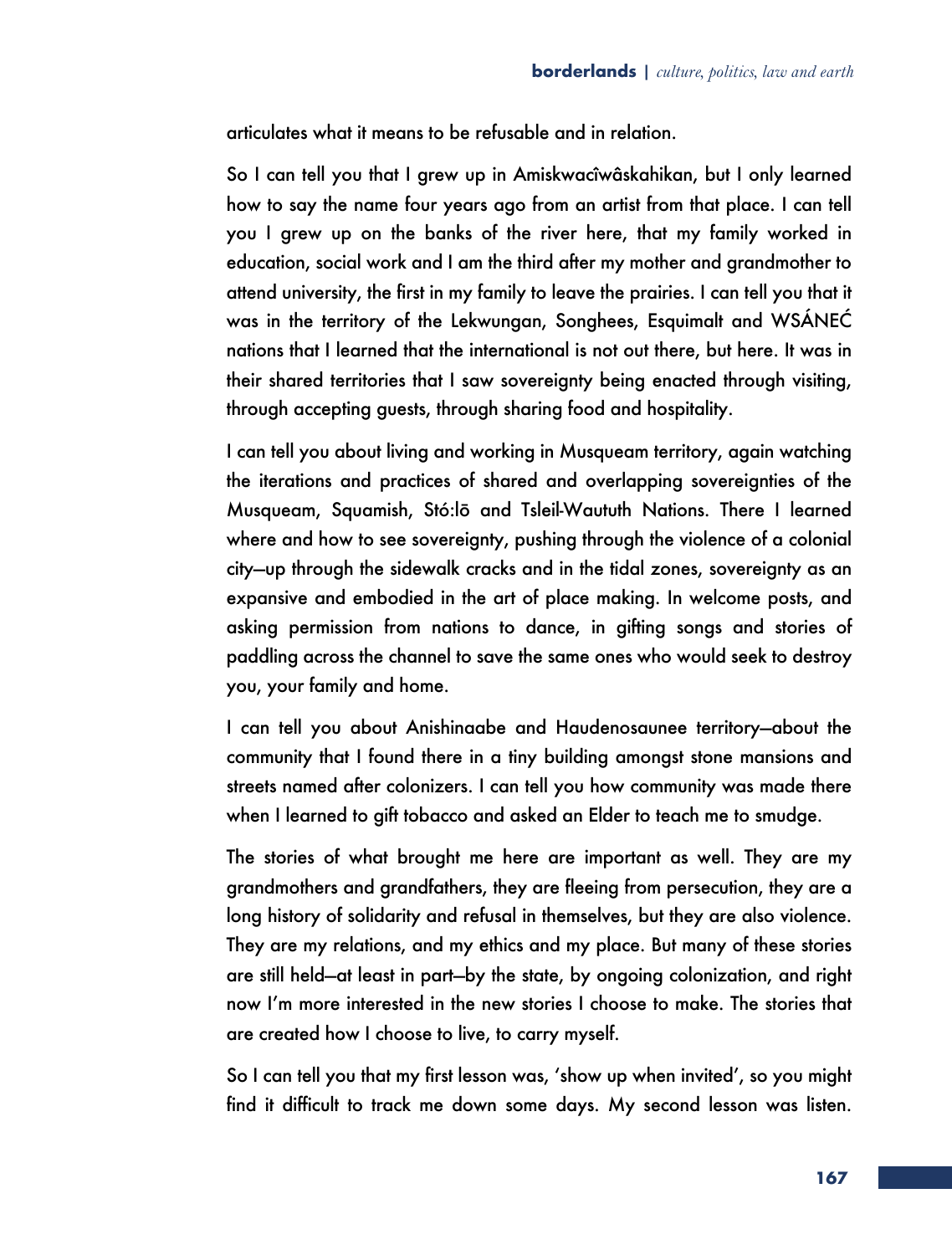Sometimes 'no' sounds like 'we could do that', sometimes yes looks like freshly poured tea.

I can also tell you that now I spend time working to create and protect the spaces and practices that I have come to know as sovereign—space for young ones to learn, space for Elders to teach. Space to learn the boat trails, set the nets, and speak the language. I'm not often in those spaces because they are not for me. Sometimes I get invited, but sometimes I am not. This is all part of the relational practice of governance—being refused as an enactment of sovereignty does not end the relationship, but creates a new path of action. The moment of refusability there is also vulnerability. But often that vulnerability is met with generosity. If governance is the business of all living things, then governance is my responsibility as well. So being refusable is a responsibility that I hold, my small activation of the generative, creative, expansive and relational practices of Indigenous sovereignty. Sovereignty that is constantly negotiated and practiced, one that respects your autonomy, and offers a relationship but does not demand it. A sovereignty that exists in and of itself, but calls for others to be in relation, to take responsibility. To refuse and be refused together.

KELSEY R. WRIGHTSON is the Executive Director at Dechinta Centre for Research and Learning, located in Denendeh (Yellowknife, Northwest Territories, Canada). She has a PhD in political theory with research interests in Indigenous politics, governance and law, as well as land-based pedagogy and learning.

### *Acknowledgements*

The author would like to acknowledge and thank the Yellowknives Dene First Nation on whose territory this article was written, and the countless individuals and communities who have contributed to this ongoing work.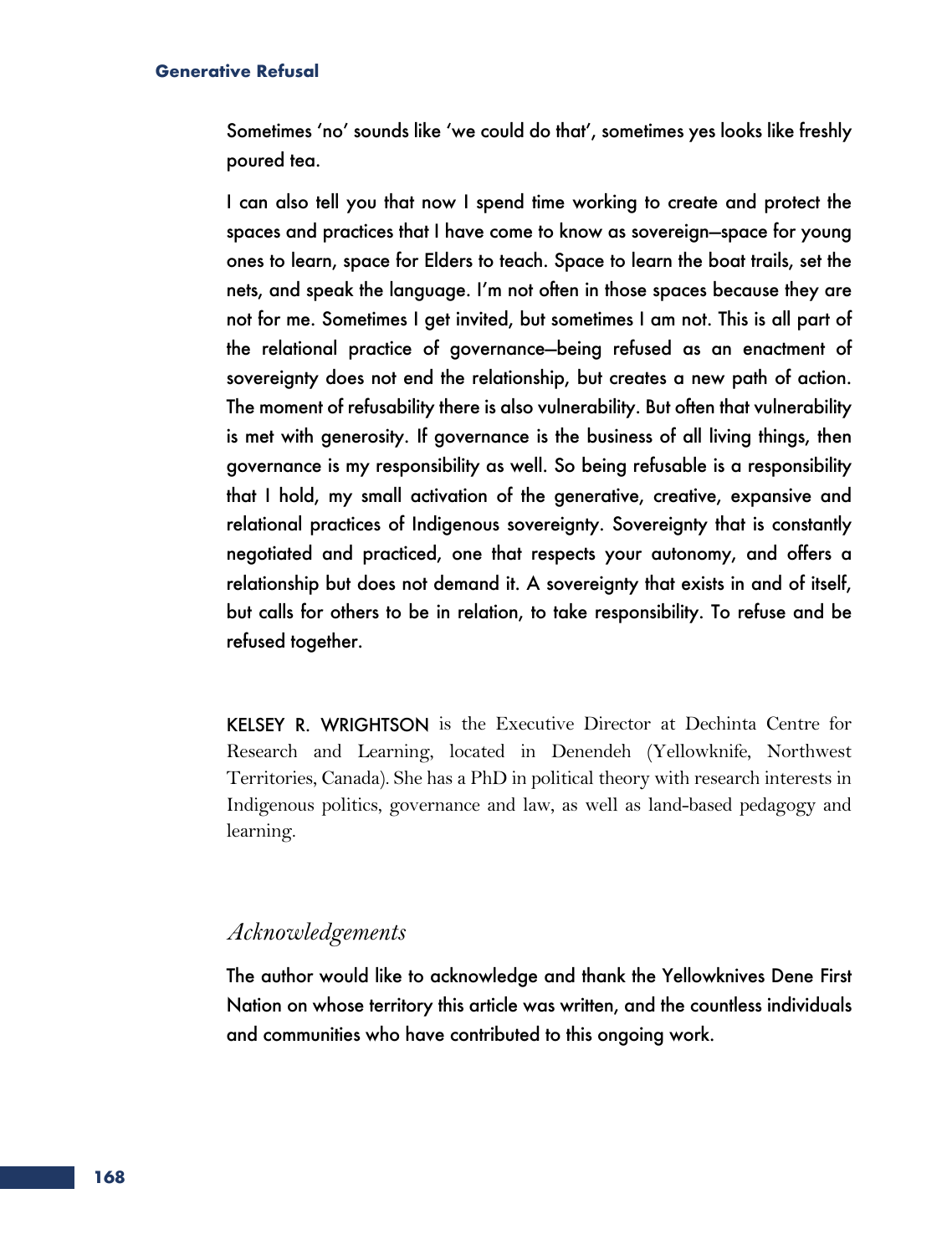# *References*

Ahmed, S. (2004) 'Declarations of whiteness: The non-performativity of antiracism'. *Borderlands*, *3*(2), pp. 1-15.

Coulthard, G. and Simpson, L.B. (2016) 'Grounded normativity/place-based solidarity'. *American Quarterly*, *68*(2), pp. 249-255.

Coulthard, G.S. (2014) *Red skin, white masks: Rejecting the colonial politics of recognition*. University of Minnesota Press.

Dangeli, M.L. (2015) *Dancing sovereignty: protocol and politics in northwest coast First Nations dance* (Doctoral dissertation, University of British Columbia).

Raheja, M.H. (2011) *Reservation reelism: Redfacing, visual sovereignty, and representations of Native Americans in film*. University of Nebraska Press.

Rickard, J. (2017) 'Diversifying sovereignty and the reception of indigenous art'. *Art Journal*, *76*(2), pp. 81-84.

Rickard, J. (2011) 'Visualizing sovereignty in the time of biometric sensors'. *South Atlantic Quarterly*, *110*(2), pp. 465-486.

Robinson, D. (2020) *Hungry listening: resonant theory for Indigenous Sound Studies*. University of Minnesota Press.

Simpson, A. (2016) 'Consent's revenge'. *Cultural Anthropology*, *31*(3), pp. 326-333.

Simpson, A. (2007) 'On ethnographic refusal: Indigeneity, "voice" and colonial citizenship'. *Junctures: The Journal for Thematic Dialogue*, (9).

Simpson, A. (2000) 'Paths toward a Mohawk nation: Narratives of citizenship and nationhood in Kahnawake' in Ivison, D. (ed.) *Political theory and the rights of Indigenous peoples*. Cambridge: Cambridge University Press, pp. 113-36.

Simpson, A., (2017) 'The ruse of consent and the anatomy of 'refusal': Cases from indigenous North America and Australia'. *Postcolonial Studies*, *20*(1), pp. 18-33.

Simpson, A., (2014) *Mohawk Interruptus: political life across the borders of settler states*. Duke University Press.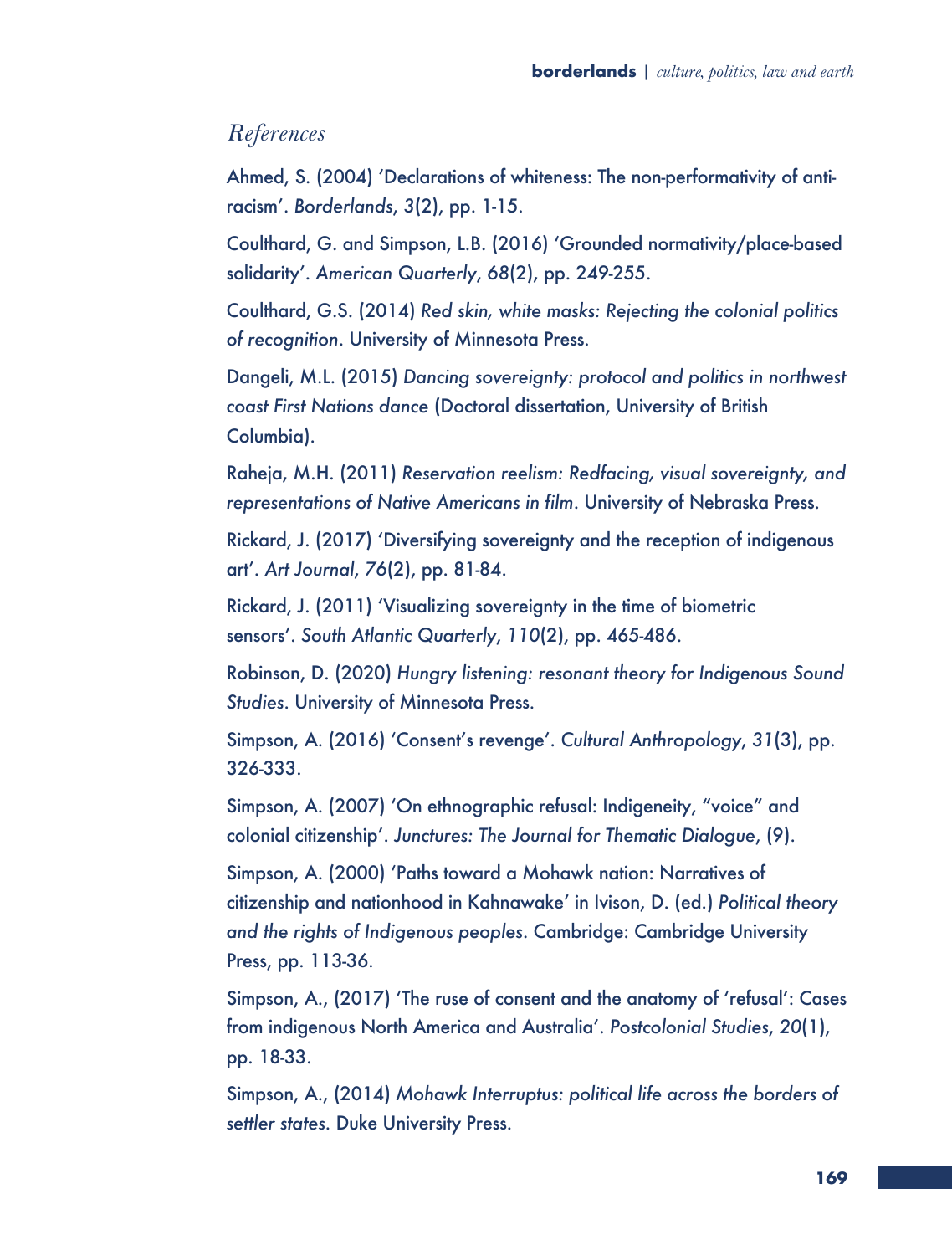Simpson, L.B. (2016) 'Indigenous resurgence and co-resistance'. *Critical ethnic studies*, *2*(2), pp. 19-34.

Simpson, L.B. (2014) 'Land as pedagogy: Nishnaabeg intelligence and rebellious transformation'. *Decolonization: Indigeneity, Education & Society*, *3*(3).

Simpson, L.B. (2015) 'The place where we all live and work together'. *Native studies keywords*, p. 18.

Simpson, L.B. (2017) *As we have always done: Indigenous freedom through radical resistance*. University of Minnesota Press.

Starblanket, G. and Stark, H.K. (2018) 'Towards a relational paradigm–four points for consideration: knowledge, gender, land, and modernity' in Asch M., Borrows B. and Tully J. (eds.) *Resurgence and reconciliation: Indigenoussettler relations and Earth Teachings.* Toronto: University of Toronto Press, pp. 175-207.

Starblanket, G. (2018) 'Complex accountabilities: deconstructing "the community" and engaging Indigenous Feminist research methods'. *American Indian Culture and Research Journal*, *42*(4), pp. 1-20.

Starblanket, G. (2019) 'The Numbered Treaties and the Politics of Incoherency'. *Canadian Journal of Political Science*, *52*(3), pp. 443-459.

Wente, J. (2019) 'Doing All Things Differently'. *Film Quarterly*, *72*(3), pp. 42-43.

Wildcat, M. (2015) 'Fearing social and cultural death: Genocide and elimination in settler colonial Canada—an indigenous perspective'. *Journal of Genocide Research*, *17*(4), pp. 391-409.

Wolfe, P. (1999) *Settler colonialism and the Transformation of Anthropology.* New York: Continuum.

Woolford, A.J. (2005) *Between justice and certainty: Treaty making in British Columbia*. University of British Columbia Press.